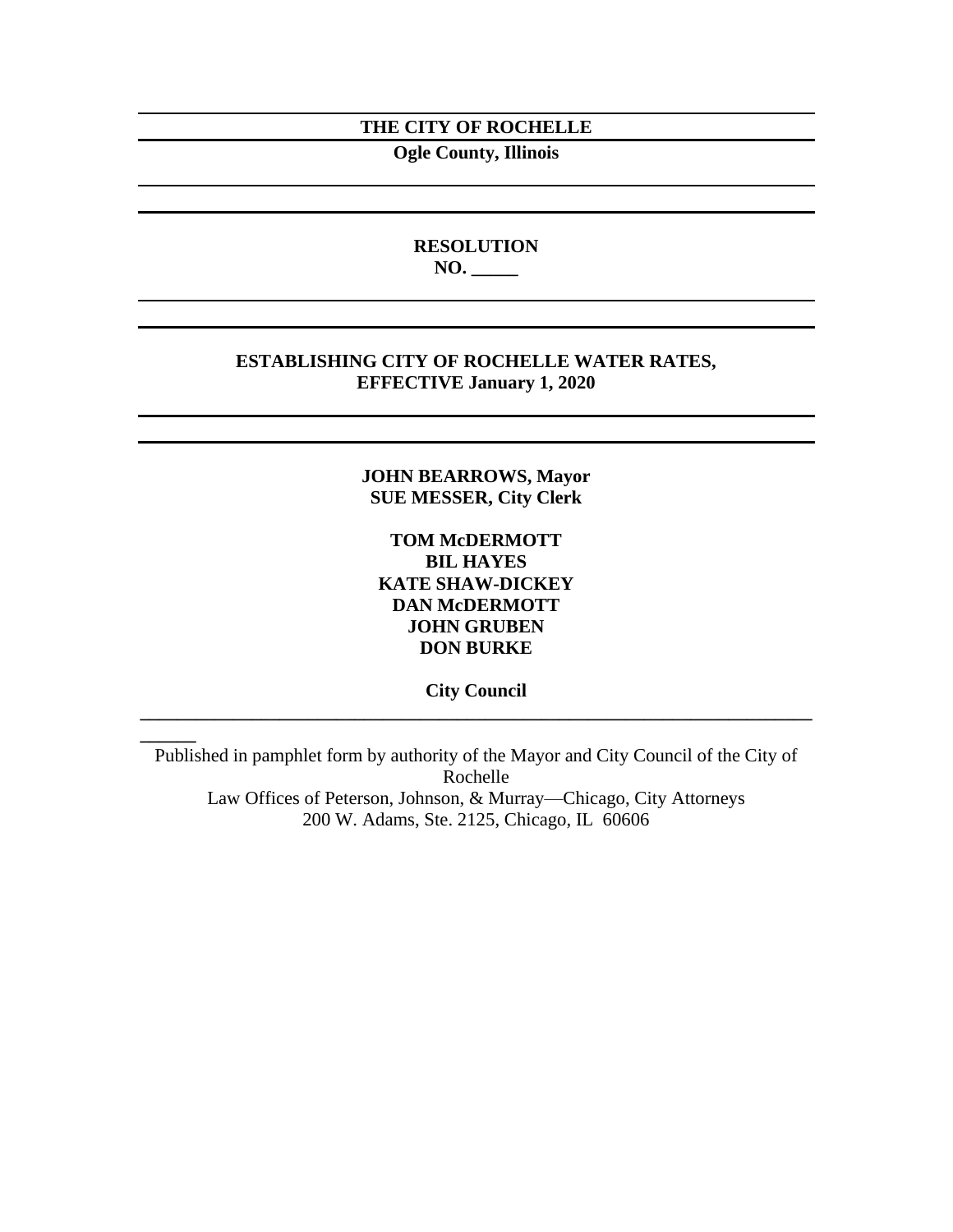## **RESOLUTION NO. \_\_\_\_\_\_\_\_\_\_\_\_\_ Date Passed: December 9, 2019**

## **ESTABLISHING CITY OF ROCHELLE WATER RATES, EFFECTIVE January 1, 2020**

**WHEREAS**, the City of Rochelle is a body politic and corporate, organized and existing pursuant to the Illinois Municipal Code, 65 ILCS 5/1-1-1, et. seq.; and

**WHEREAS,** the City provides utility services, including electric, water, sewer, wastewater treatment and advanced communications to the greater Rochelle community through the Utility Department, which is commonly referred to as Rochelle Municipal Utilities (RMU); and

**WHEREAS,** Section 98-4 of the Rochelle Municipal Code provides that charges and rates for utility services provided by the utility department, including water, shall be established and modified from time to time by City Council resolution; and

**WHEREAS,** RMU has caused a water rate study to be prepared by Willett-Hofmann & Associates, Inc. of Dixon, and the findings of the study have been presented to the Utility Advisory Board and the City Council; and

**WHEREAS,** the City Council finds that the City's water rates should be modified in conformity with the rates recommended in the study, as shown in the Rochelle Municipal Utilities, City of Rochelle Water Rates schedules attached hereto as **Exhibit A,**  effective January 1, 2020;

**NOW, THEREFORE BE IT RESOLVED** by the Mayor and Council of the City of Rochelle as follows:

SECTION ONE: That City hereby incorporates all of the recitals above into this Resolution as if fully set forth herein.

SECTION TWO: The Rochelle Municipal Utilities, City of Rochelle Water Rates schedules attached hereto as Exhibit A and made a part hereof are hereby approved, effective January 1, 2020.

SECTION THREE: The City Manager is authorized to set a fee for water-related services not specifically listed in the water rate schedules referenced in the above paragraph.

SECTION FOUR: If any provision of this Resolution or application thereof to any person or circumstance is ruled unconstitutional or otherwise invalid, such invalidity shall not affect other provisions or applications of this ordinance that can be given effect without the invalid application or provision, and each invalid provision or invalid application of this Resolution is severable.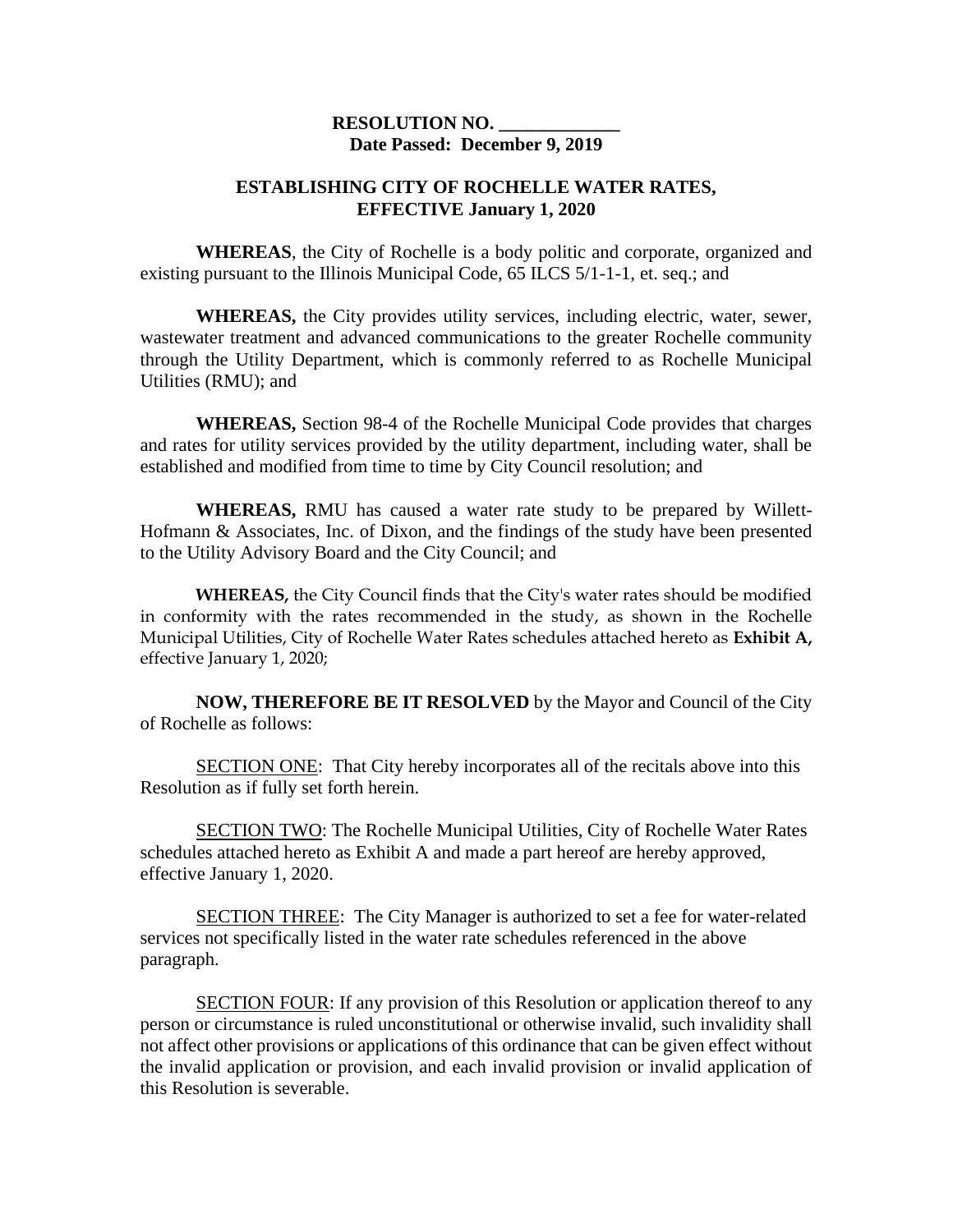SECTION FIVE: Where the conditions imposed by any provisions of this Resolution are more restrictive than comparable provisions imposed elsewhere in any other local law, ordinance, resolution, rule or regulation, the regulations of this Resolution will govern.

SECTION SIX: The City Clerk shall publish this Resolution in pamphlet form.

SECTION SEVEN: This Resolution shall be in full force and effect from and after its passage, approval and publication in pamphlet form as provided by law.

\_\_\_\_\_\_\_\_\_\_\_\_\_\_\_\_\_\_\_\_\_\_\_\_\_\_\_\_\_ \_\_\_\_\_\_\_\_\_\_\_\_\_\_\_\_\_\_\_\_\_\_\_\_\_\_\_\_\_

PASSED AND APPROVED this 9<sup>th</sup> day of December, 2019.

ATTEST:

City Clerk Mayor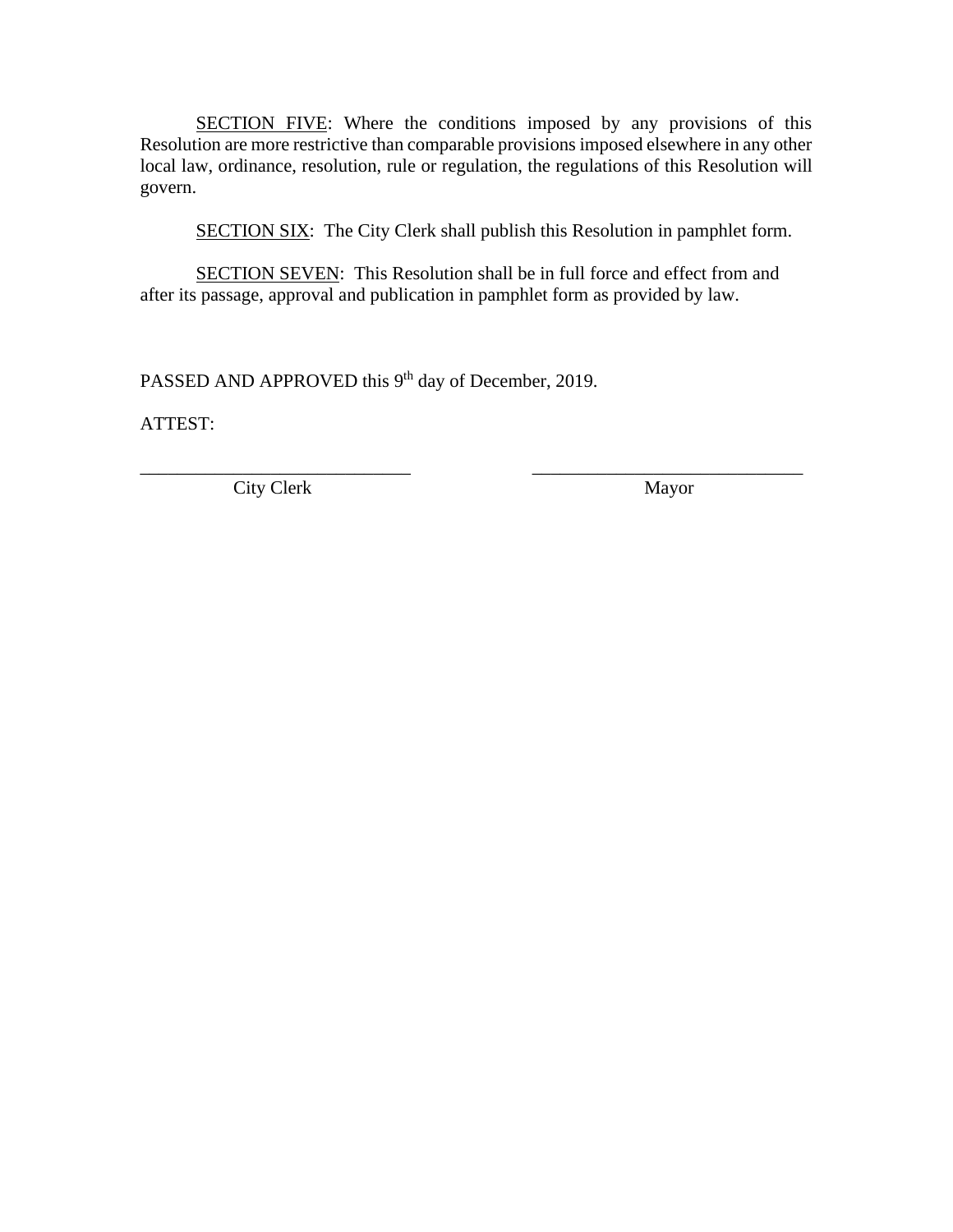# **EXHIBIT A (Water Rate Schedule)**

#### **PRICE SCHEDULE OF UTILITY CHARGES AND RATES FOR WATER**

Pursuant to Section 98-4 of the Rochelle Municipal Code, this Price Schedule provides user charges and rates for water and replaces and supersedes those charges and rates previously established. There are five (5) water user categories for billing water. These categories are Residential, General Service, Industrial, Lawn Irrigation, and General Service Bulk Purchase. The definition of each user category and the current and recommended rate structure are detailed below.

#### A. RESIDENTIAL

1. Definition

Residential rate is available to customers residing in a metered one-family dwelling unit, usually physically separate. Customers outside the Rochelle City corporate boundaries will be charged two times the charges.

2. Rate Schedule

The rate charge has a fixed charge and a variable usage charge component. The current fixed charge is based on the water meter size and is a fixed dollar amount charge per month per user. The recommended fixed charge is a fixed dollar amount charge per month per user for all meter sizes. The current and recommended fixed charges are detailed below.

### Residential

Fixed Charge: \$9.35/User/Month

Usage Charge Rates:

| Charge                            | Effective January 1, 2020 |
|-----------------------------------|---------------------------|
| <b>Basic User Rate</b>            | \$2.22/HCF                |
| <b>Equipment Replacement Rate</b> | \$0.12/HCF                |
| Non-Debt Funded Projects<br>Rate  | \$1.35/HCF                |
| Capital Recovery Rate             | \$0.52/HCF                |
| Total                             | \$4.21/HCF                |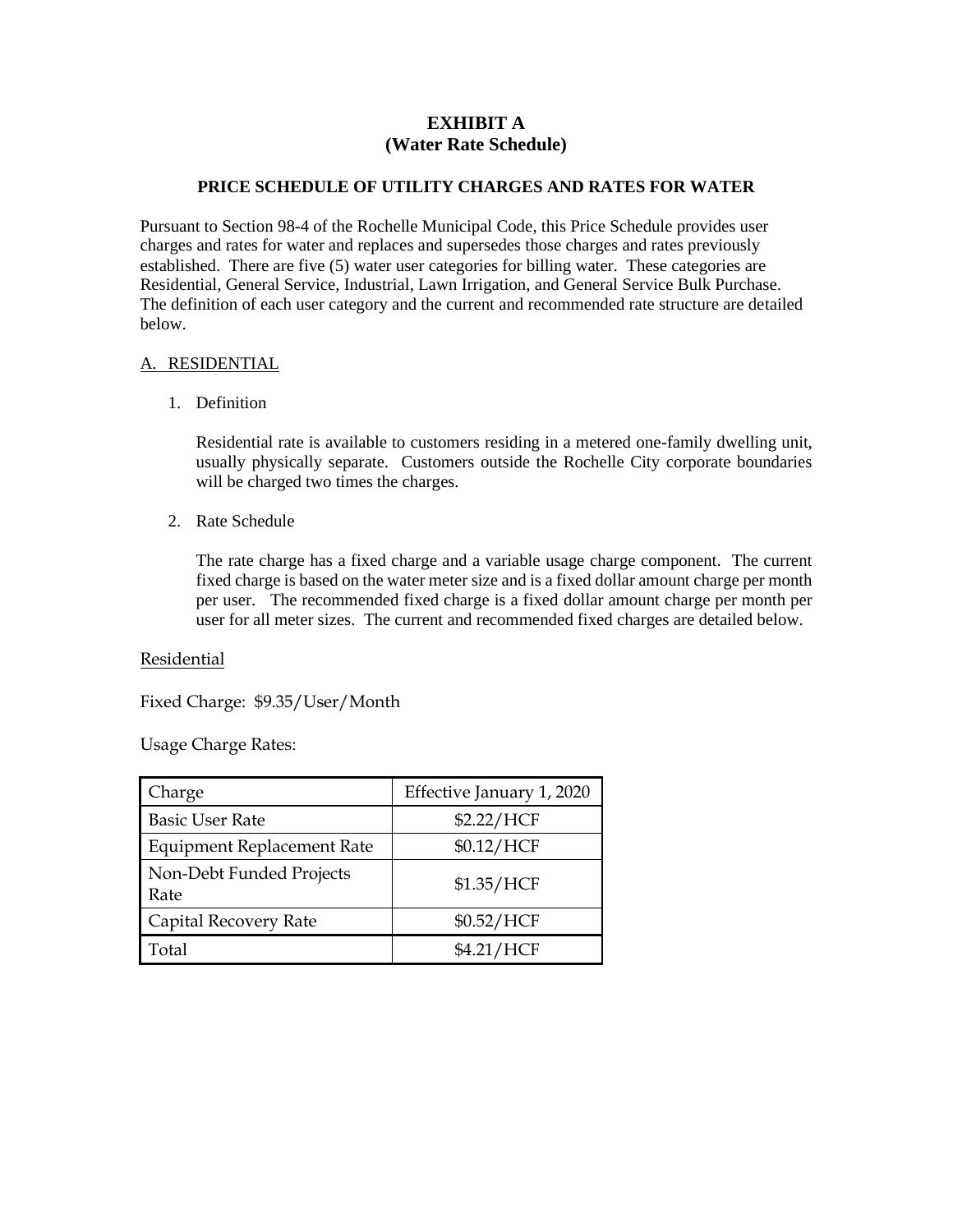### B. GENERAL SERVICE

1. Definition

General Service rate is available to customers not qualifying as Residential rate and having a monthly usage less than 500,000 cubic feet (3,740,000 gallons) during the current month or in any of the previous 11 billing months. Customers outside the Rochelle City corporate boundaries will be charged two times the charges.

2. Rate Schedule

The rate charge has a fixed charge and a variable usage charge component. The current fixed charge is based on the water meter size and is a fixed dollar amount charge per month per user. The recommended fixed charge is a fixed dollar amount charge per month per user for all meter sizes. The current and recommended fixed charges are detailed below.

#### General Service

Fixed Charge: \$9.35/User/Month

Usage Charge Rates:

|                                   |              | Effective January 1, 2020 |
|-----------------------------------|--------------|---------------------------|
| Charge                            | 0-100,000 CF | Over 100,000 CF           |
| <b>Basic User Rate</b>            | \$2.22/HCF   | \$0.59/HCF                |
| <b>Equipment Replacement Rate</b> | \$0.12/HCF   | \$0.12/HCF                |
| Non-Debt Funded Projects<br>Rate  | \$1.35/HCF   | \$0.07/HCF                |
| Capital Recovery Rate             | \$0.52/HCF   | \$0.34/HCF                |
| Total                             | \$4.21/HCF   | \$1.12/HCF                |

### C. INDUSTRIAL

1. Definition

Industrial rate is available to Industrial water customers that have a monthly usage of 500,000 cubic feet (3,740,000 gallons) during the current billing month or in any of the previous 11 billing months. The variable charge is based on the higher of the current billing month's usage or 40% of the highest usage recorded in the previous 11 billing months. Customers outside the Rochelle City corporate boundaries will be charged two times the charges.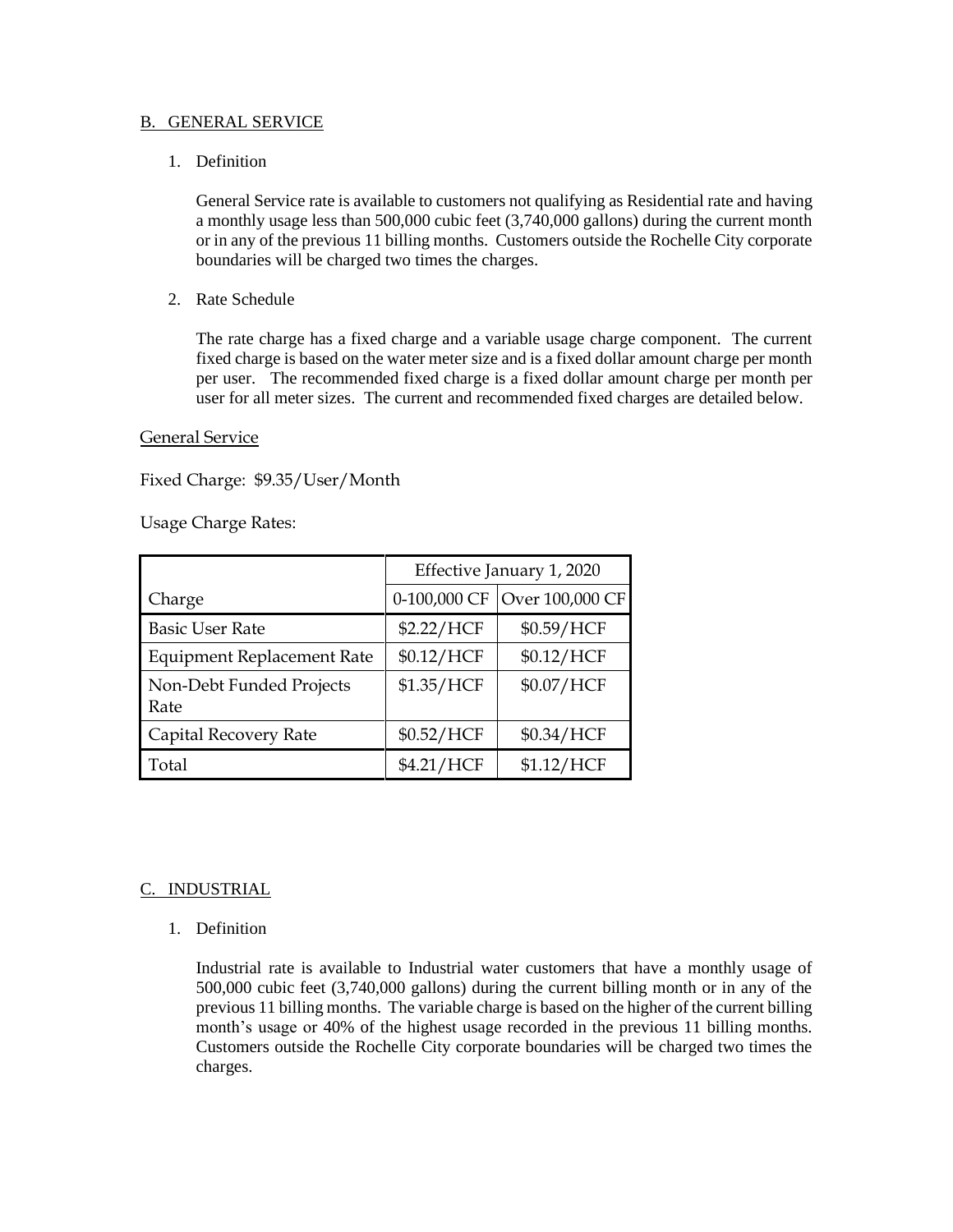2. Rate Schedule

The rate charge has a fixed charge and a variable usage charge component. The current fixed charge is based on the water meter size and is a fixed dollar amount charge per month per user. The recommended fixed charge is a fixed dollar amount charge per month per user for all meter sizes. The current and recommended fixed charges are detailed below.

Fixed Charge: \$9.35/User/Month

Usage Charge Rates:

|                                   |              | Effective January 1, 2020 |
|-----------------------------------|--------------|---------------------------|
| Charge                            | 0-100,000 CF | Over 100,000 CF           |
| <b>Basic User Rate</b>            | \$2.22/HCF   | \$0.59/HCF                |
| <b>Equipment Replacement Rate</b> | \$0.12/HCF   | \$0.12/HCF                |
| Non-Debt Funded Projects<br>Rate  | \$1.35/HCF   | \$0.07/HCF                |
| Capital Recovery Rate             | \$0.52/HCF   | \$0.34/HCF                |
| Total                             | \$4.21/HCF   | \$1.12/HCF                |

## D. LAWN IRRIGATION

1. Definition

Lawn Irrigation rate is available to customers who install a separate meter with a shut-off valve and check valve for the inlet side, installed by a licensed plumber and approved by the Rochelle Water Division. This rate may be used only for non-sanitary sewer related uses, i.e. lawn irrigation. The usage registered on this meter will not be subject to sewer charges. Abuse may result in the termination of application of this rate to the customer.

The Rochelle Water Division reserves the right to periodically inspect plumbing whenever it deems it necessary and appropriate to do so.

The fixed charge is applicable only to bills for meter readings on or after June 30 until and including September 30 (usage during the months of June, July and August).

Customers outside the Rochelle City corporate boundaries will be charged two times the charges.

2. Rate Schedule

The current fixed charge is based on the water meter size and is a fixed dollar amount charge per month per user. The recommended fixed charge is a fixed dollar amount charge per month per user for all meter sizes. The current and recommended fixed charges are detailed below.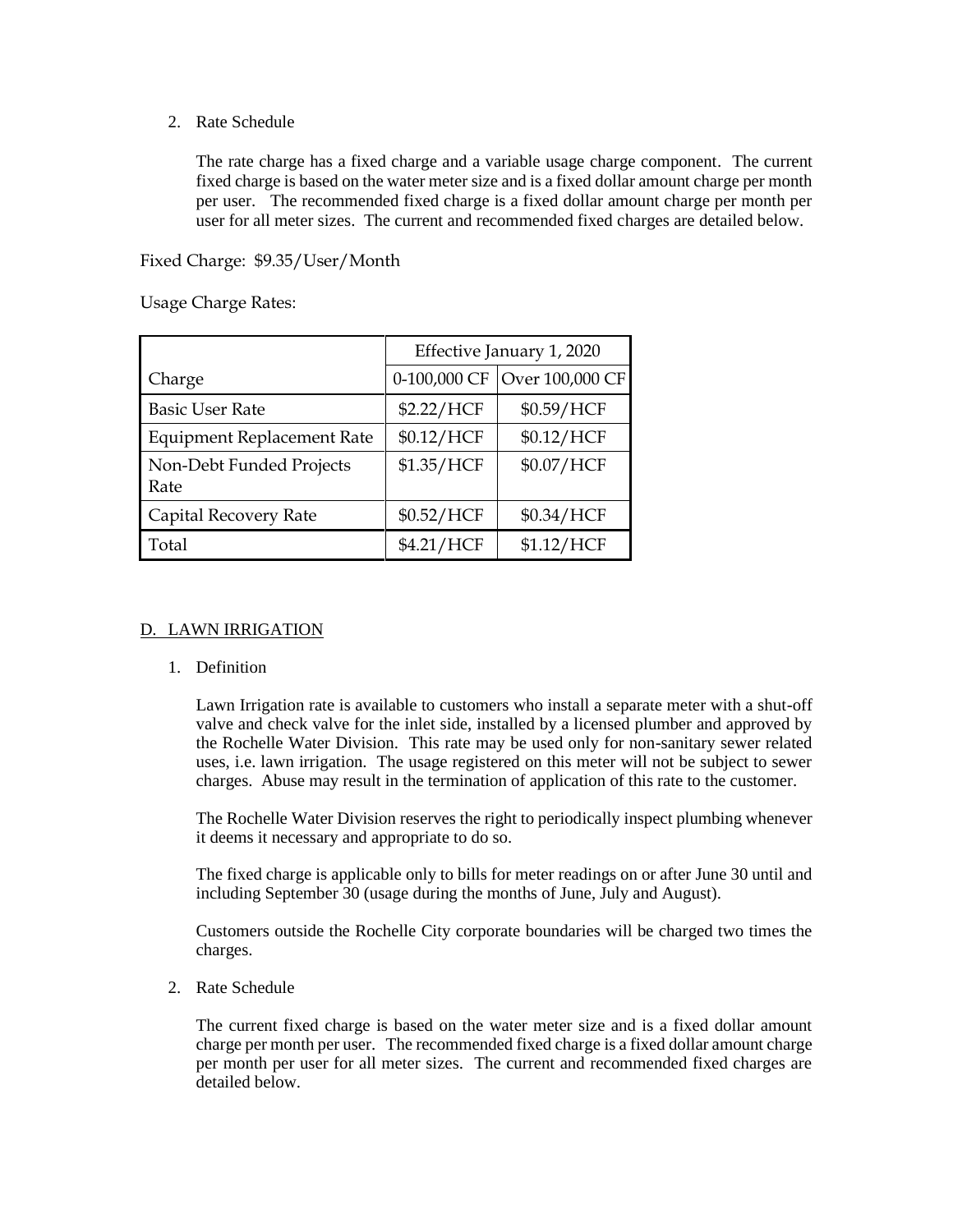Fixed Charge: \$9.35/User/Month

Usage Charge Rates:

| Charge                            | Effective January 1, 2020 |
|-----------------------------------|---------------------------|
| <b>Basic User Rate</b>            | \$2.22/HCF                |
| <b>Equipment Replacement Rate</b> | \$0.12/HCF                |
| Non-Debt Funded Projects<br>Rate  | \$1.35/HCF                |
| Capital Recovery Rate             | \$0.52/HCF                |
| Total                             | \$4.21/HCF                |

## E. GENERAL SERVICE BULK PURCHASE

1. Definition

General Service Bulk Purchase rate is available to customers for temporary or short-term purchases from the WRP or a fire hydrant meter. The customer is required to obtain a temporary meter and backflow preventer from the Water Division.

The Rochelle Water Division reserves the right to periodically inspect attachments and proper meter readings. Water misuse or bypassing the meter may result in discontinuing water service to the customer or prosecution.

2. Rate Schedule

The rate charge has a fixed charge and a variable usage charge component. The fixed charge is for all or a portion of the month.

a. Bulk Water at WRP

Usage Charge Rates:

|                     | Effective January 1, 2020 |
|---------------------|---------------------------|
| First 5,000 Gallons | $$0.02/G$ allon           |
| Over 5,000 Gallons  | $$0.01/G$ allon           |

Note: If customer wants to be billed, then there is a \$35.00 processing fee.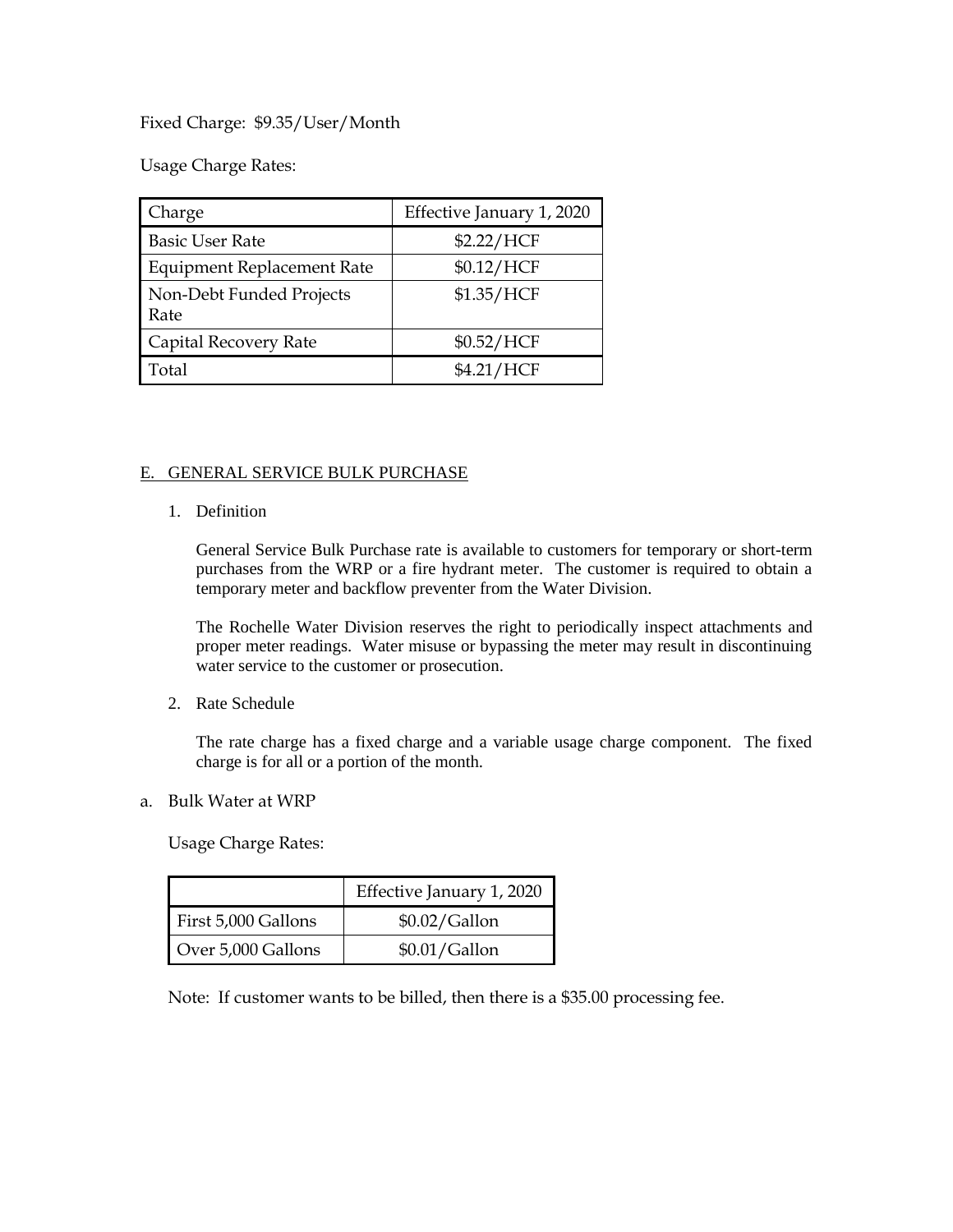## b. Bulk Water From Hydrant

Fixed Charges:

|                                     | Effective January 1, 2020 |
|-------------------------------------|---------------------------|
| Meter Deposit                       | \$500.00                  |
| Meter and RPZ Deposit               | \$1,000.00                |
| Hydrant Meter Handling Fee          | \$75.00                   |
| Hydrant Meter Rental Fee            | \$35.00/Month             |
| Hydrant Meter and RPZ Rental<br>Fee | \$60.00/Month             |

Usage Charge Rate: \$0.0113/Gallon

### F. FIRE PROTECTION

## 1. Definition

The private fire protection connection rate was established in June 2011 and was not changed in the current revisions. A private fire protection rate is charged to all users that have a private connection that feeds a fire protection system inside a building or a fire loop around a building and the charge will be based on the size of the fire protection main connection. The user will be charged for each private fire protection line connection to the system if there is more than one connection. There is no rate charge for the volume of water used during a fire event.

### 2. Rate Schedule

The Private Fire Protection charge is a fixed monthly charge for any user with a fire protection connection to the water system. The fixed monthly charge is based on the size of the fire protection line connection. A Private Fire Protection user must also pay the Public Fire Protection charge above.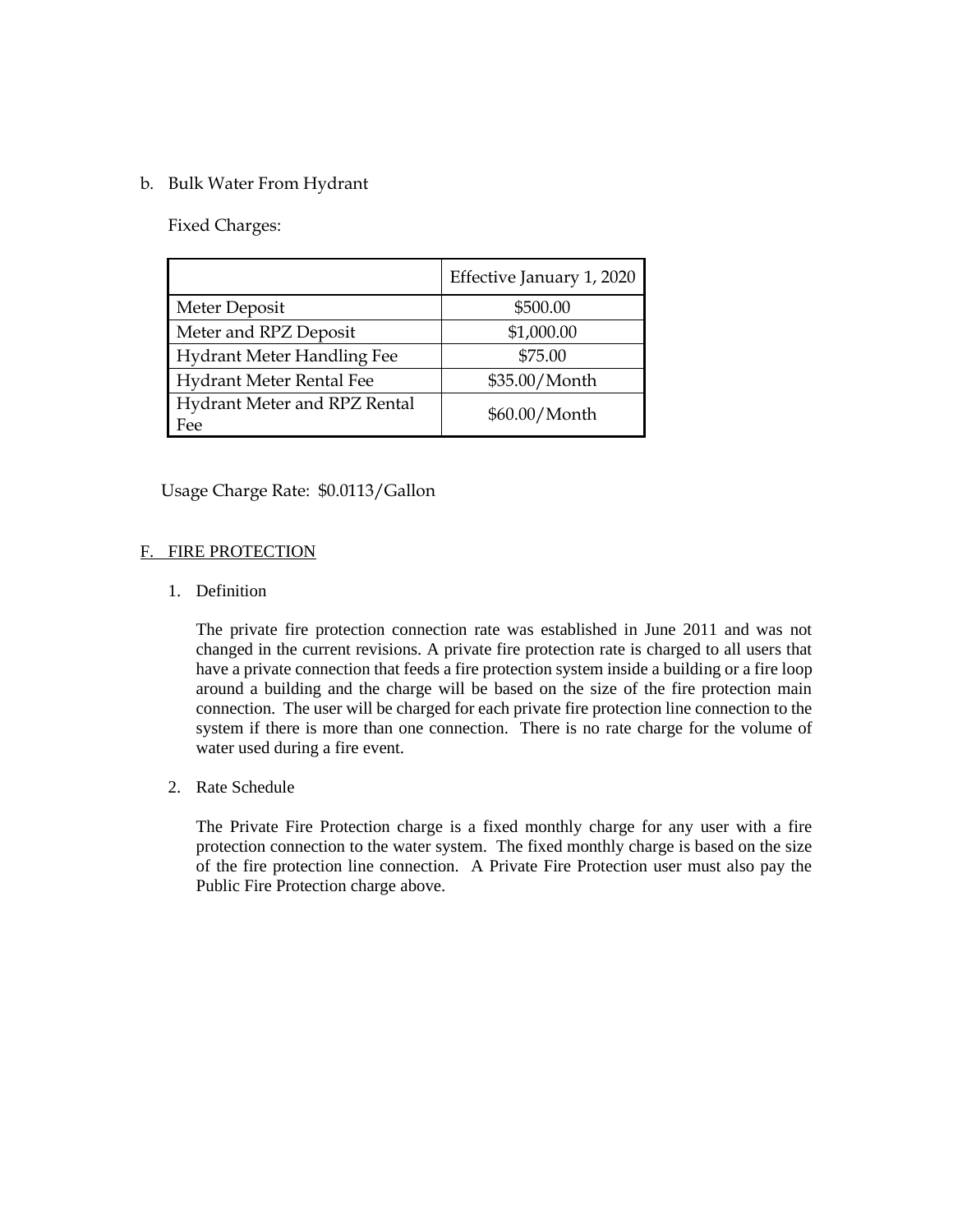Private Fire Protection Charge:

| <b>Fire Protection Line</b><br><b>Connection Size</b> | Effective July 1, 2017    |
|-------------------------------------------------------|---------------------------|
| ייר                                                   | \$4.27/Connection/Month   |
| 3''                                                   | \$6.89/Connection/Month   |
| $4^{\prime\prime}$                                    | \$14.69/Connection/Month  |
| 6''                                                   | \$42.67/Connection/Month  |
| $\mathsf{R}''$                                        | \$90.93/Connection/Month  |
| 10''                                                  | \$163.52/Connection/Month |